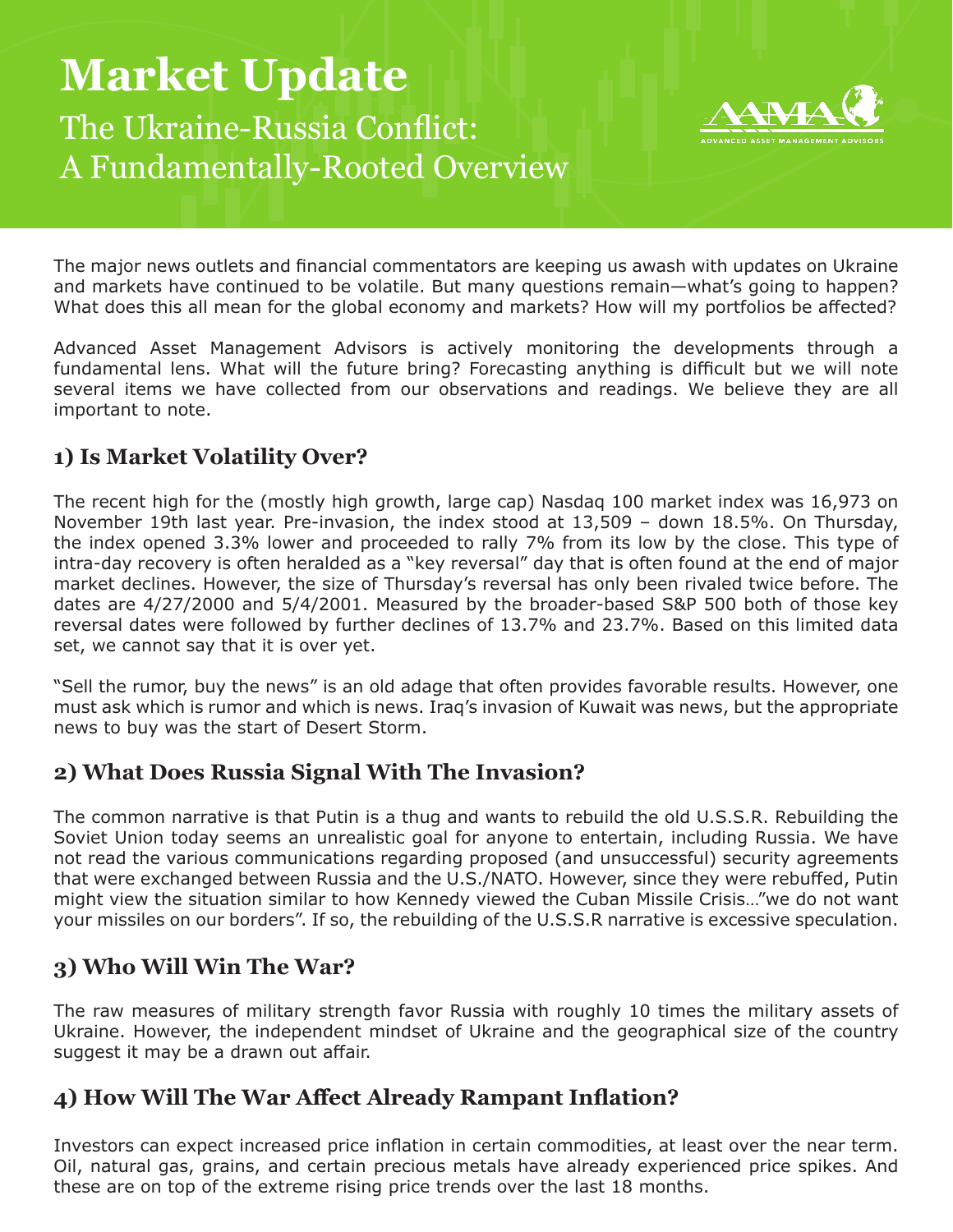The U.S. now imports 11% of its crude oil from Russia. Redeveloping domestic and "friendly nation" sources will be important for our long-term security. The Bureau of Land Management seems to be

supporting domestic production by releasing 80 million acres of development in the Gulf of Mexico and 511 drilling permits during the 4th quarter of 2021. In the 12 months ended 9/30/21 a total of 5,145 permits were issued. Baker Hughes rig count is currently 645 versus 397 a year ago. Development takes time and is expensive but the resources are available.

With inflation, particularly within the energy sector, the strength and resolve of NATO may be in the balance. As of now NATO members are united. However, as energy costs spike and that pain is felt throughout the global economy, we could see variations in the members' alignment.

#### **5) What Happens If Russia Is Successful?**

If Russia succeeds, it could signal a seminal change away from the post WWII global trends towards democracy, free markets, and global trade. Lurking aggressors could become emboldened in China (Taiwan), Korea and other areas in the South China Sea.

Given the technology manufacturing facilities in Taiwan and Korea, the global impact from aggression here would make Ukraine pale in comparison.

### **6) Are The Sanctions Imposed On Russia Effective?**

The economic sanctions posed on Russia, to date, are serious. Handicapping their ability to bank and trade globally will greatly impede their economic growth. However, many political figures have lobbied for additional sanctioning—such as cutting Russia out of the SWIFT banking system. This is a tricky line to toe, as a complete cutoff from SWIFT may push Russia into a total reliance on China for trade. The dynamics of global trade and the geopolitical landscape are greatly intertwined and delicate. Further sanctioning may come, but they carry greater levels of risk, effecting much more of the global economy than Russia.

#### **7) How Does This Impact The Federal Reserve's Plans To Raise Rates?**

Market volatility and rising economic uncertainty may affect the Federal Reserve's path towards monetary tightening. While we haven't seen indicators that this is on the table, the conflict could give the Fed reason enough to postpone their planned March rate hikes.

#### **The last point brings us back to the realities of the economy, interest rates, inflation, and the markets.**

Here are some quotes from **[our year end commentary](https://aamaweb.com/wp-content/uploads/2022/01/AAMA-Market-Commentary-12.31.21.pdf)** with pertinent updates (quoted text references content from our commentary).

"The Federal Reserve seems to be behind the inflation-fighting curve as it continues with its zero interest rate policy and money printing scheme (quantitative easing)."

"the 29% increase in home prices over the last two years will increasingly filter into rental costs as leases are renewed. Total shelter costs, including furnishings and utilities, represent a significant 42% of the CPI."

"Economists and the Federal Reserve have a rather cavalier attitude towards reducing inflation. Reducing future inflation will never restore lost purchasing power."

"In his recent news conference, Chairman Powell said, 'In dealing with balance sheet issues, we've learned that it's best to take a careful, sort of methodical approach to make adjustments. Markets are going to be sensitive to it."